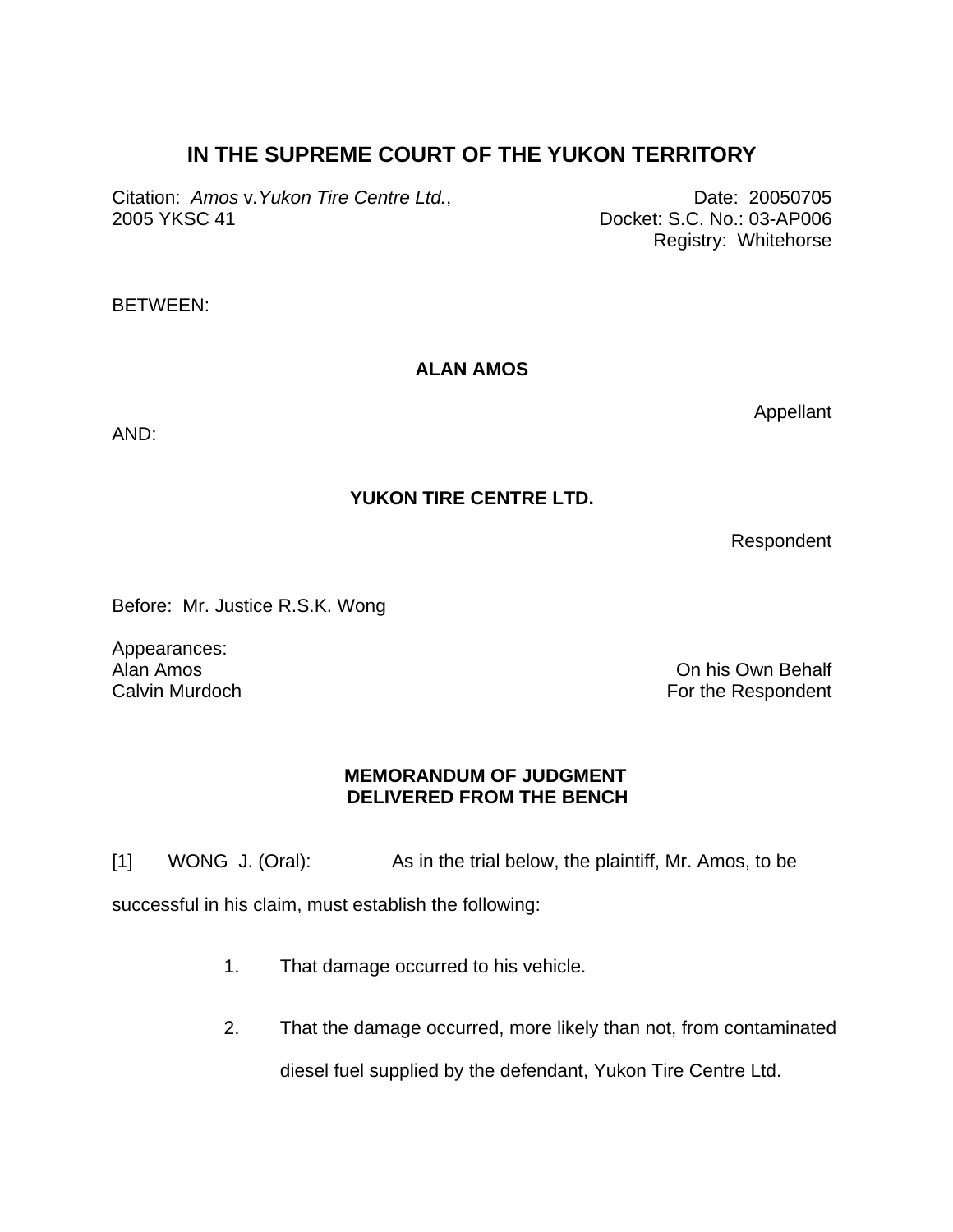[2] The law is that the onus and degree of proof is on the plaintiff to establish fault on a balance of probabilities; in other words, at least 51 percent. If the balance of probabilities is equivocal or even, in other words, in a circumstantial evidence case, as this is, if the inference of non-fault is as consistent with fault, the plaintiff at law has not met the onus and cannot succeed.

[3] Although at the trial below, Mr. Douglas Watts, the Ford dealership diesel mechanic, testified, as he did here, that there were no visible indications of damage to Mr. Amos' fuel injectors and fuel pump, Mr. Werner Arnold, another diesel expert, who later examined the internal parts of the pump under laboratory conditions, testified that there was water and dirt damage to the pump. Accordingly, I must conclude that damage at least to Mr. Amos' fuel pump occurred as a result of water in his diesel tank.

[4] Mr. Watts, however, opined that there was no permanent damage to the injection and pump system beyond usability, and his road test prior to the replacement of the injector system and pump system, as requested by Mr. Amos, was normal except that the water fuel warning light was not properly attached to the sensors to give a true reading. Extraction of one litre of water from Mr. Amos' vehicle injection and pump system together with 140 litres of water from the bottom of the defendant's fuel tank is capable of an inference that Mr. Amos' problem of water in his fuel injection system came from the fuel holding tank of Yukon Tire Centre Ltd. However, there is also the evidence of five other persons who also bought diesel fuel from Yukon Tire Centre that day who did not experience the problem complained of by Mr. Amos.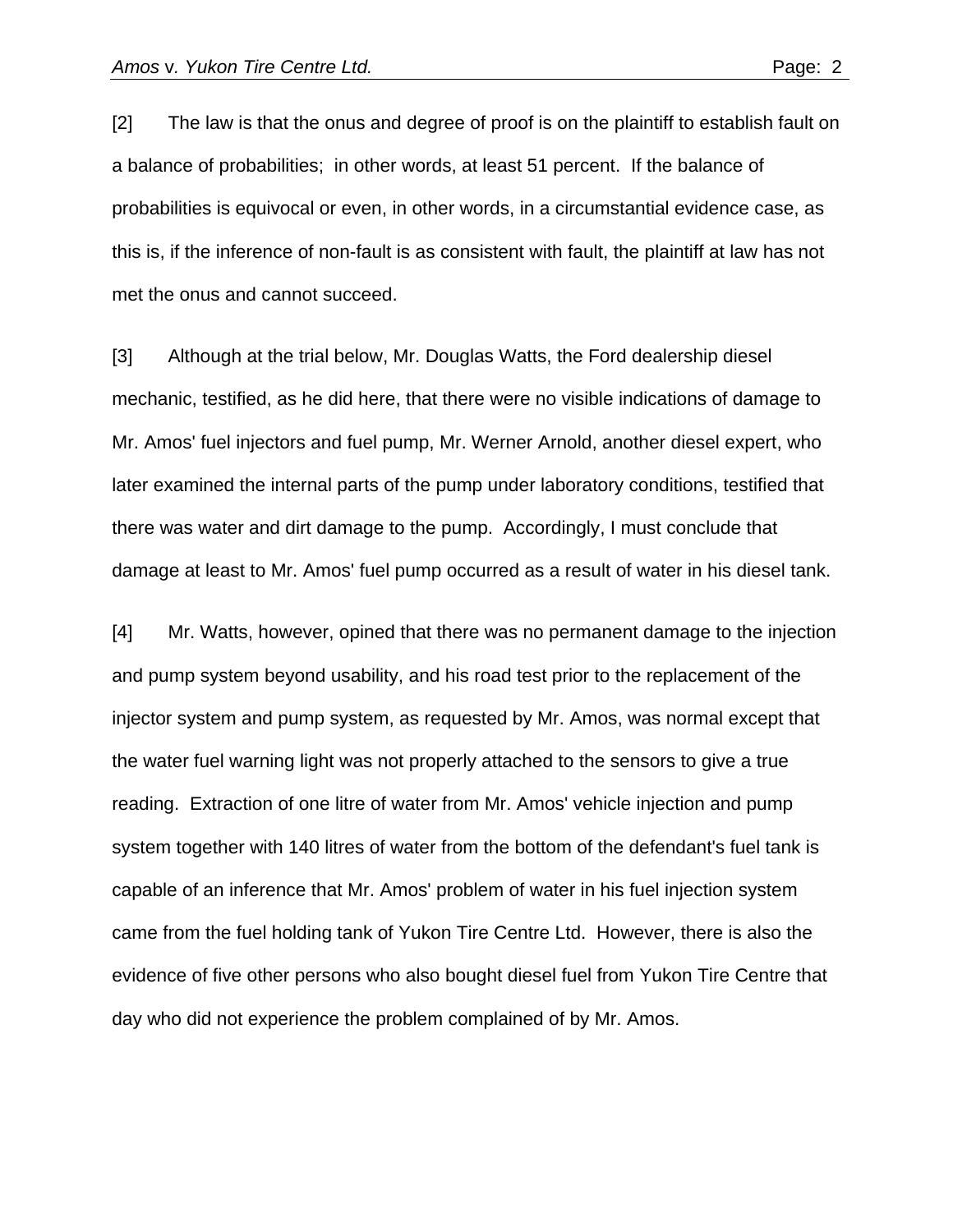[5] Mr. Patrick O'Hagan, the service mechanic of North 60, the supplier of the fuel, went out to service that tank to determine if there was anything amiss. He found water in the tank, which initially would cause one to believe there was a problem in the tank that was transferred to Mr. Amos. Upon that tank being serviced before more fuel was put in the tank, it was determined by Mr. O'Hagan that there was 140 litres of contaminated fuel. However, he testified that with that quantity it would not likely have found its way into the pumping system that pumped the diesel into cars or trucks.

[6] Mr. O'Hagan, who has considerable years of servicing in the petroleum industry and a mechanic for 30 years, testified that one would need 2900 litres of water in the tank in order to reach the suction pipe which drains the diesel up into the pumps that takes it into the vehicles. Accordingly, the 140 litres of contaminated fuel that was found would not likely then have found its way up into the pump on his evidence. That being the case, it seems unlikely that contaminated fuel in Mr. Amos' tank came from the tanks of Yukon Tire Centre Ltd. It seems more likely the water came from elsewhere.

[7] During cross-examination of Mr. Watts at this hearing, an hypothesis was suggested that it was conceivable that prior to attending at Yukon Tire, Mr. Amos received contaminated fuel, but Mr. Amos' fuel filter and water separator system was adequate to contend initially with the problem. Additional fuel by Yukon Tire may have jostled up the previously settled contaminated mixture and made this problem evident when the mixture went through the pump and injector system.

[8] Yukon Tire mechanics drained and cleaned out Mr. Amos' injector system, but Mr. Amos, out of an abundance of caution, decided to replace the whole system. If that was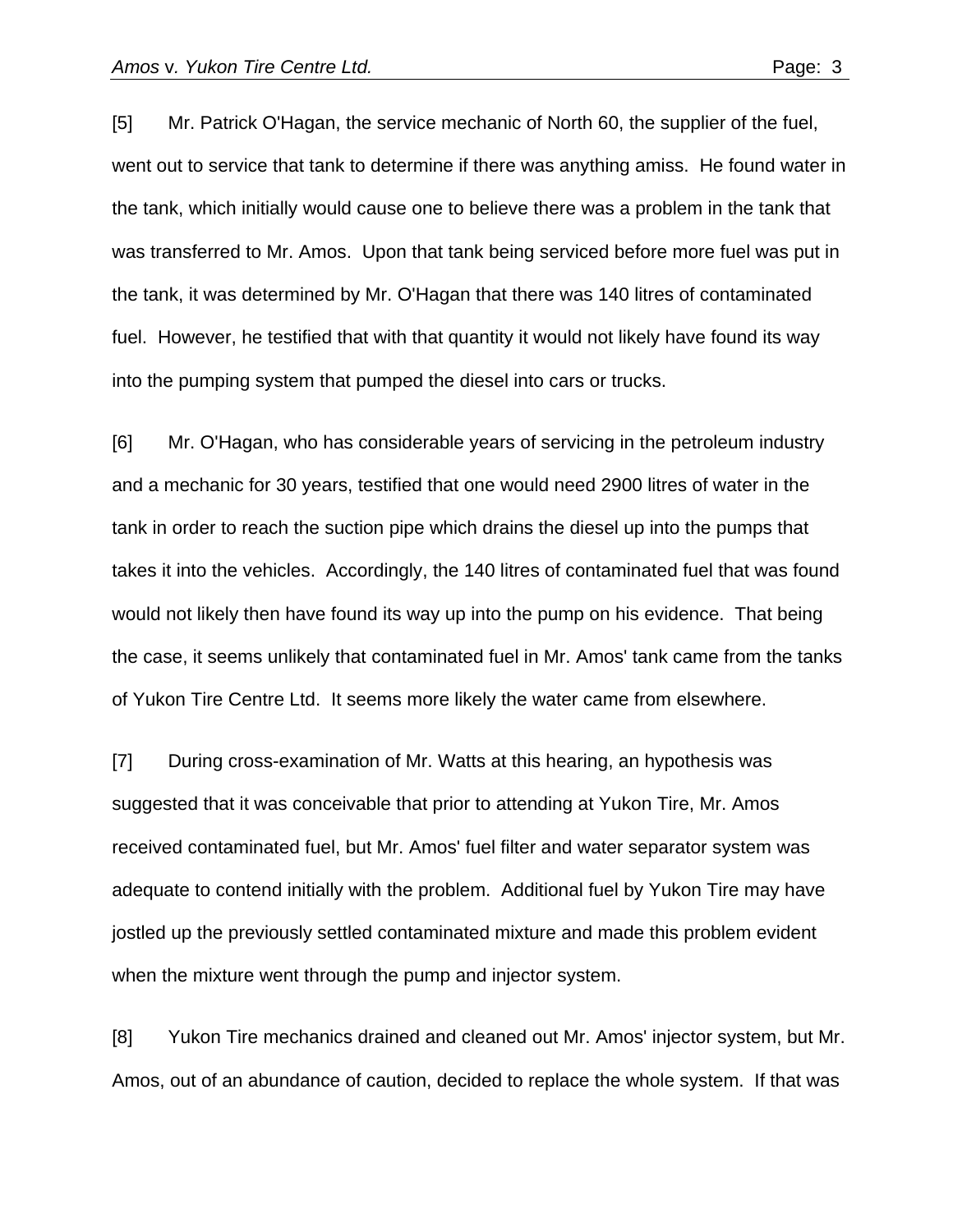not necessary for usability, then even if Yukon Tire Centre Ltd. was responsible, that extra cost cannot be saddled on the defendant. In any event, like the Small Claims trial judge below, I also find that the case against Yukon Tire Centre Ltd. has not been proven and, accordingly, this appeal must be dismissed.

[9] I will hear from you, Mr. Murdoch, if there has been any cost incurred on this appeal.

[10] MR. MURDOCH: Your Honour, I have here a list of all the costs associated with this trial except for, of course, my time spent on it. It has the filing charges, the mailing costs, the lawyers for the appeal on the -- well, lawyers costs for the appeal, that's what's correct. And also, what else?

[11] THE COURT: I think -- was that the issue on whether or not the court had jurisdiction to extend time?

[12] MR. MURDOCH: That's correct, Your Honour.

[13] THE COURT: And I do not think you were successful on that, were you?

[14] MR. MURDOCH: That's correct, Your Honour.

[15] THE COURT: All right. I do not think I can award you for that.

[16] MR. MURDOCH: Fair enough. But here are all the documents, if you would like to have them. I have other copies. And then you can --

[17] THE COURT: Have you shown that to Mr. Amos?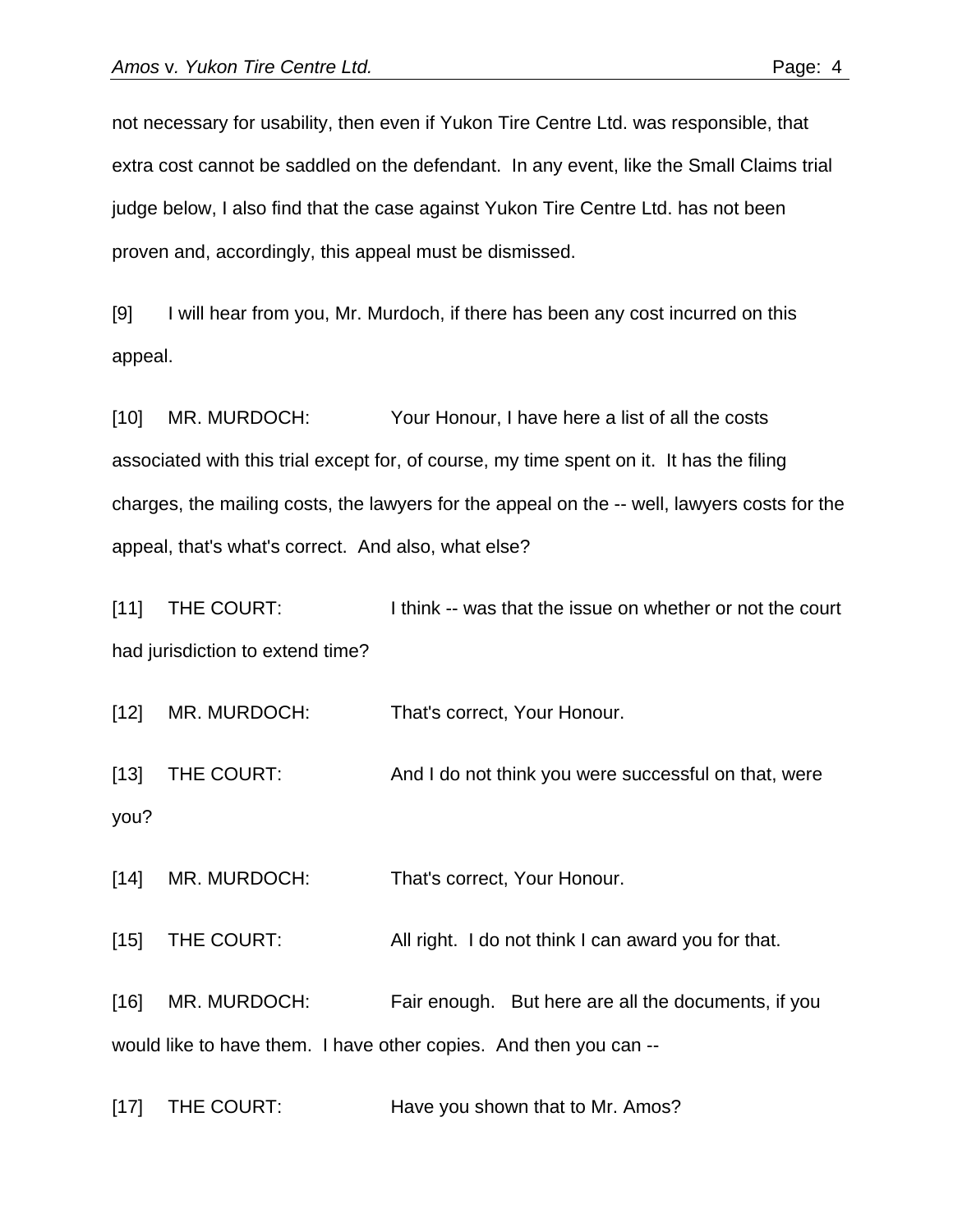[18] MR. MURDOCH: Not lately. [19] THE COURT: What is the total amount? [20] MR. MURDOCH: The total amount -- you're going to have to subtract some things here, 1793.22. [21] THE COURT: 1793 --[22] MR. MURDOCH: -- 22. [23] THE COURT: And how much was the lawyer's fee? [24] MR. MURDOCH: 1533.62. [25] THE COURT: 1500 --[26] MR. MURDOCH: -- 33.62. [27] THE COURT: Do you have any comments on the costs? As I have indicated, Mr. Amos, that lawyer's fee was for the question on a limited matter of extension of time of which Mr. Murdoch was not successful in that.

[28] MR. AMOS: No. Charge her up.

[29] THE COURT: Accordingly, the balance is \$259.60 of which it will be awarded to the defendant.